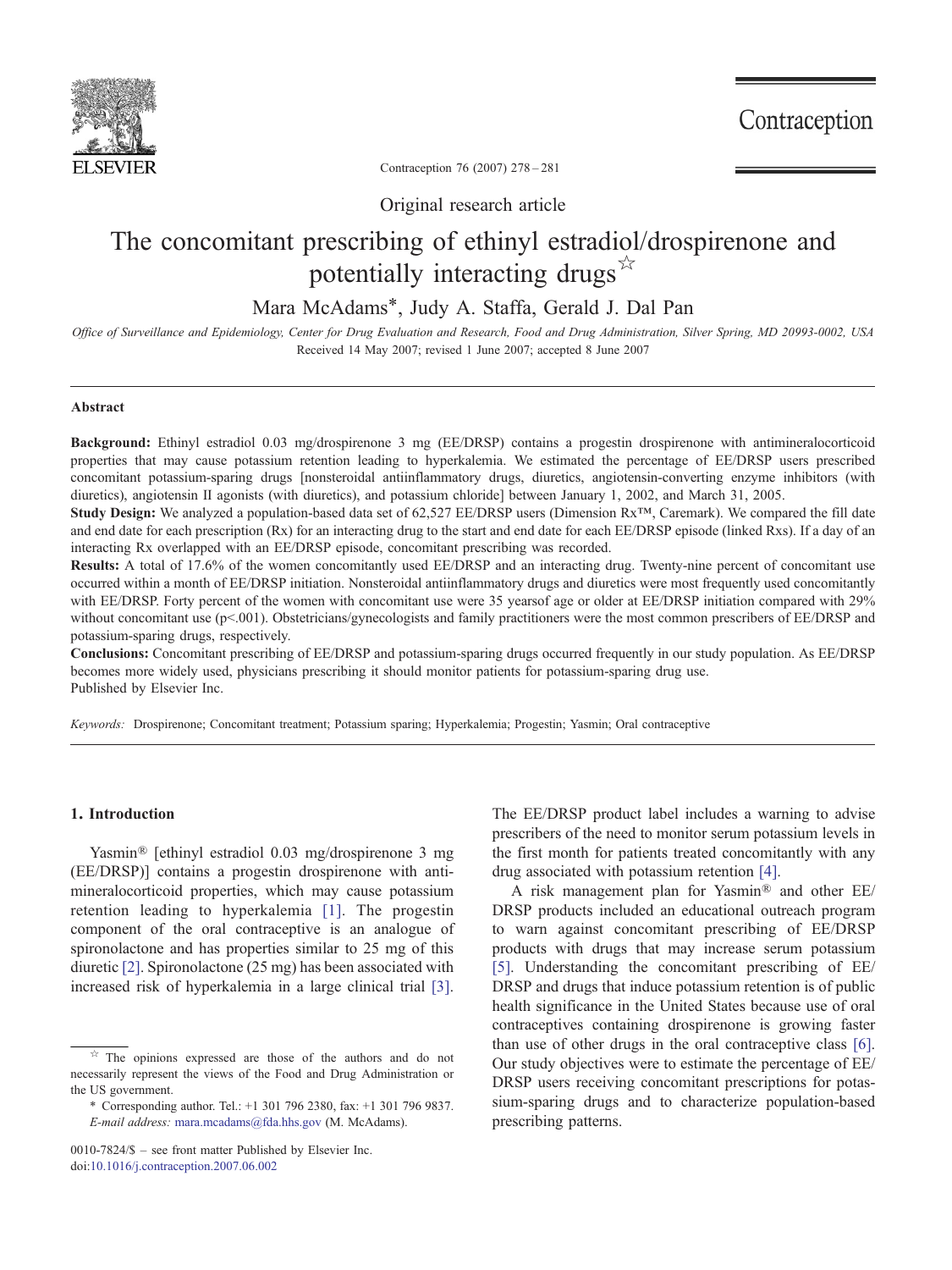### <span id="page-1-0"></span>2. Materials and methods

We used population-based pharmacy dispensing records to identify women using EE/DRSP and to describe the concomitant prescribing of EE/DRSP with potassiumsparing drugs. The study cohort included women who were continuously eligible, between January 1, 2002, and March 31, 2005, for coverage by plans managed by a large pharmacy benefit manager, Caremark (Dimension Rx™). These data are anonymized, and subjects cannot be identified either directly or through identifiers. Therefore, this research was deemed exempt from the review of the institutional review board by the Food and Drug Administration's Research Involving Human Subjects Committee.

For each woman in the study cohort, we obtained information on prescriptions for potassium-sparing drugs during the study period. Potassium-sparing drugs included any drug from the following classes: nonsteroidal antiinflammatory drugs (NSAIDs), diuretics, angiotensin-converting enzyme (ACE) inhibitors, ACE inhibitors with diuretics, angiotensin II antagonists, angiotensin II antagonists with diuretics, or potassium chloride. We will refer to any drug from these classes as potassium sparing.

We examined the data for accuracy, removing claims in which the quantity or days supply was "unknown" or zero. For consistency, we removed patients with implausible EE/ DRSP use from the data set and patients who aged more than 4 years over the 3-year study period. Overall, we removed 8.5% of claims (5.0% of patients). After limiting the population to women aged 10 years to 55 years old, we evaluated the concomitant prescribing of potassium-sparing drugs for 62,527 women taking EE/DRSP.

For each woman, we analyzed prescription claims data to evaluate whether she was concomitantly prescribed EE/ DRSP and a potassium-sparing drug. We defined concomitant prescribing, a proxy for concomitant use, as the overlap of at least 1 day of a potassium-sparing drug prescription with any day during an EE/DRSP episode. An EE/DRSP episode was a continuous series of linked prescriptions in which no more than 30 days elapsed between the end of one

prescription and the next prescription fill. We compared the fill date and end date for each potassium-sparing drug prescription to the start and end date for each EE/DRSP episode. We described the patient characteristics, such as age at EE/DRSP initiation, and patterns of concomitant prescribing, such as time until first concomitant use, concomitant use duration, and prescriber information. Descriptive statistics for continuous variables included mean and SD. To test for differences in means, we used a 2-sample  $t$  test, and for differences in proportions, we used a 2-proportion z test. We analyzed the data set using SAS version 8.2 (SAS Institute, Cary, NC).

# 3. Results

In our study, 17.6% of the women taking EE/DRSP had at least one concomitant prescription for a potassium-sparing drug during EE/DRSP therapy. Eighty-three percent of the women with concomitant therapy were not using a potassium-sparing drug at EE/DRSP initiation. For these women with concomitant prescribing occurring after the EE/ DRSP initiation, the mean time to the first concomitant prescription was 161 days (range, 0–1171 days). Among these women, 28.9% filled their first prescription for a concomitantly used drug within the first month of EE/DRSP use and 62.9% within the first 6 months.

We found that 17.0% of women who had concomitant use were taking a potassium-sparing drug at EE/DRSP initiation. Our results suggest that women were prescribed a potassium-sparing drug that would eventually overlap with an EE/DRSP prescription up to 99 days before their EE/ DRSP initiation. In addition, 64.4% of the women with concomitant prescribing in the first EE/DRSP episode, but not at EE/DRSP initiation, had a history of potassiumsparing drug use.

Ibuprofen was the most commonly used concomitant NSAID (26.9% of the concomitant NSAID claims). The diuretic drug class was dominated by spironolactone use. Though diuretics represent 18.2% of the concomitantly

Table 1

Characterization of concomitant use by drug class: the number of patients with concomitant use, the number of concomitantly used prescriptions, and the age at first EE/DRSP claim for women with concomitant prescriptions

|                                                                                     | Overall    | Non-NSAID | <b>NSAID</b>                 | <b>ACE</b><br>inhibitor | <b>ACE</b><br>inhibitor<br>with diuretic | Angiotensin II<br>agonist | Angiotensin II Diuretic<br>agonist with<br>diuretic |             | Potassium<br>chloride |
|-------------------------------------------------------------------------------------|------------|-----------|------------------------------|-------------------------|------------------------------------------|---------------------------|-----------------------------------------------------|-------------|-----------------------|
| No. of patients $\alpha$ (%)                                                        | 11,019     | 2314(21)  | 9320 (85)                    | 460(4)                  | 114(1)                                   | 278(2.5)                  | 225(2)                                              | 1312 (12)   | 181(2)                |
| No. of prescriptions<br>used concomitantly<br>$\frac{9}{6}$ of all concomitant use) | 29,934     |           | $11,953(40.0)$ 17,981 (60.1) | 2728(9.1)               | 599(2.0)                                 | 1560(5.2)                 | 1177(3.9)                                           | 5441 (18.2) | 448 $(1.5)$           |
| Percentage of patients<br>$\geq$ 35 years at first<br>EE/DRSP prescription          | 40         | 58        | 36                           | 72                      | 70                                       | 77                        | 72                                                  | 48          | 65                    |
| Mean age (SD)                                                                       | 30.8(10.2) | 35.1(9.8) | 30.2(10.1)                   | 38.3(7.9)               | 38.5(6.9)                                | 39.3(7.7)                 | 39.4(7.7)                                           | 32.6(10.2)  | 36.7(9.1)             |

<sup>a</sup> More than one medication may be used concomitantly during the study. Percentages taken out of the total number of patients with concomitant use (11,019).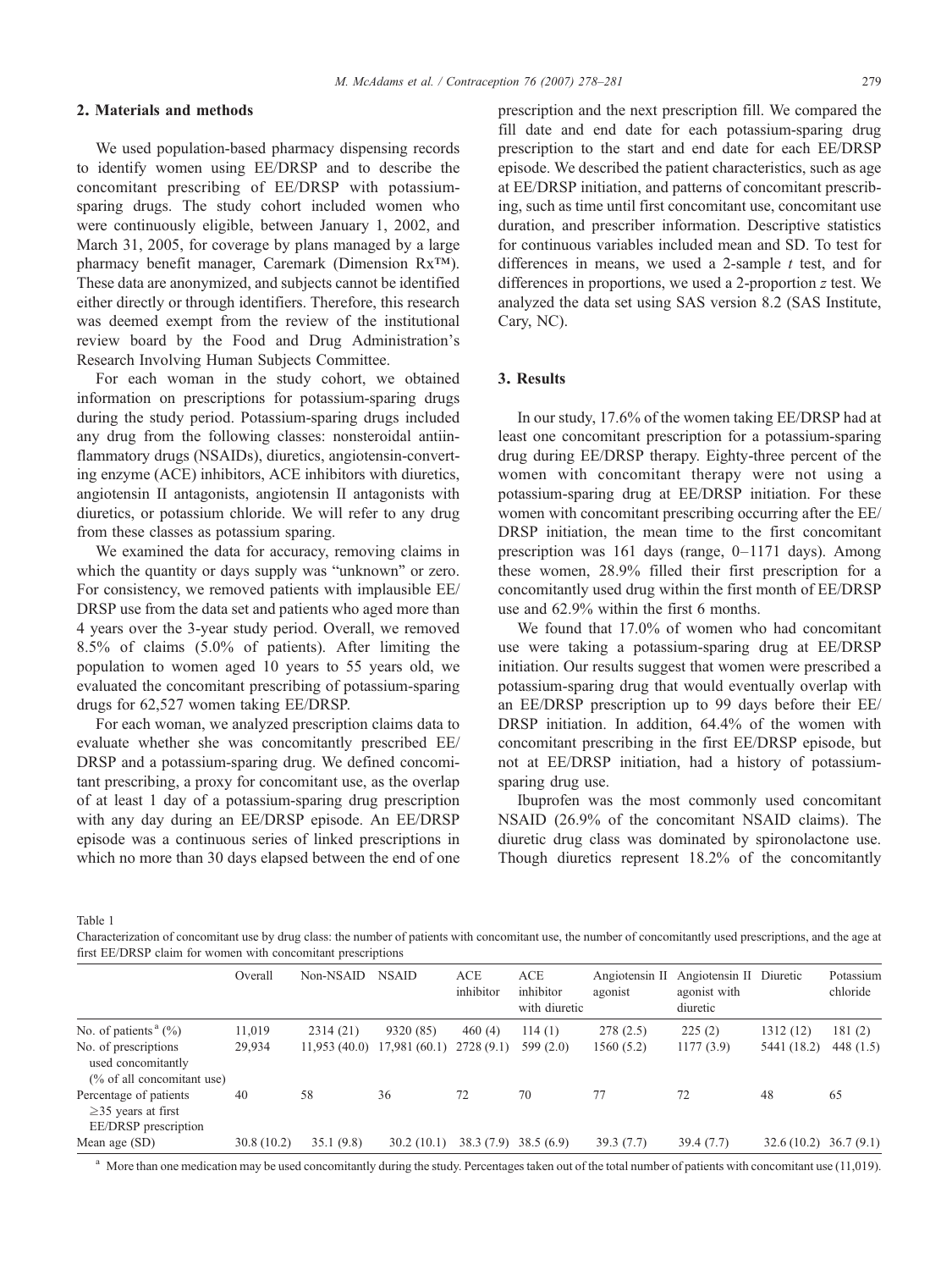| Table 2                                                                                           |
|---------------------------------------------------------------------------------------------------|
| Specialty of provider for EE/DRSP by the provider specialty for the concomitantly used medication |

| EE/DRSP provider<br>specialty no. $(\%)$ | Concomitantly used drug provider specialty number $(\%)$ |                   |             |             |             |                  |  |  |  |  |
|------------------------------------------|----------------------------------------------------------|-------------------|-------------|-------------|-------------|------------------|--|--|--|--|
|                                          | Family practice                                          | Internal medicine | OB/GYN      | Unknown     | Other       | Total no. $(\%)$ |  |  |  |  |
| Family practice                          | 1713(5.7)                                                | 65(0.2)           | 32(0.1)     | 329(1.1)    | 322(1.1)    | 2461 (8.2)       |  |  |  |  |
| Internal medicine                        | 33(0.1)                                                  | 798 (2.7)         | 22(0.1)     | 173(0.6)    | 153(0.5)    | 1179(4.0)        |  |  |  |  |
| OB/GYN                                   | 3047 (10.2)                                              | 2321(7.8)         | 2856 (9.5)  | 3468 (11.6) | 4644 (15.5) | 16,336(54.6)     |  |  |  |  |
| Unknown                                  | 931 (3.1)                                                | 714(2.4)          | 202(0.7)    | 3232 (10.8) | 1506(5.0)   | 6585(22.0)       |  |  |  |  |
| Other                                    | 479 (1.6)                                                | 219(0.7)          | 59(0.2)     | 608(2.0)    | 2008 (6.7)  | 3373 (11.2)      |  |  |  |  |
| Total no. $(\%)$                         | 6203(20.7)                                               | 4117 (13.8)       | 3171 (10.6) | 7810 (26.1) | 8633 (28.8) | 29,934           |  |  |  |  |

prescribed potassium-sparing drugs ([Table 1](#page-1-0)), spironolactone alone constituted 11.1%. We found that 11.0% of the concomitant drug prescribing lasted a week or less and 90.6% for a month or less. The mean duration of concomitant prescribing was 26.6 days (SD, 18.6). Nonsteroidal antiinflammatory drugs were the most commonly used concomitant drug class; the mean duration of concomitant NSAID use was longer than the duration of concomitant non-NSAID use (21.2  $\pm$  15.1 days vs. 34.7  $\pm$  $20.4$  days,  $p<.001$ ). Women using non-NSAIDs concomitantly with EE/DRSP were, on average, older at the EE/ DRSP initiation than those treated concomitantly with NSAIDs  $(p<.001)$  ([Table 1\)](#page-1-0).

Obstetricians/gynecologists (OB/GYNs) prescribed 54.6% of EE/DRSP prescriptions (Table 2). Of all concomitant events, 18.0% occurred when a potassiumsparing medication was prescribed by family practice or internal medicine specialists to a woman prescribed EE/ DRSP by an OB/GYN. However, 9.5% of the concomitant prescribing was the result of an OB/GYN prescribing both medications (Table 2). OB/GYNs prescribed EE/DRSP concomitantly 1% when a dermatologist prescribed a potassium-sparing drug and 1.1% of the time when an endocrinologist prescribed a potassium-sparing drug. Table 2 shows that physicians of the same specialty (family practice, OB/GYN, or internal medicine specialists) prescribed 17.9% of all concomitantly used prescription pairs. Women filled both the EE/DRSP and the concomitant prescription on the same day for 22.1% of the concomitant prescription pairs. The same physician wrote 28.1% of the concomitantly prescribed potassium-sparing medications that were filled on the same day, and the physicians were most likely to be OB/ GYNs specialists.

#### 4. Discussion

Our results suggest that EE/DRSP was used concomitantly with drugs that may increase serum potassium. A previous study evaluated women using oral contraceptives to estimate the percentage of these women who received concomitant potassium-sparing drugs [\[7\].](#page-3-0) However, that study evaluated concomitant prescribing only at the EE/ DRSP initiation. Therefore, their estimate of the percentage of EE/DRSP users with concomitant use was less than ours. Our concomitant prescribing definition included women using EE/DRSP who subsequently initiated a potassiumsparing drug. We did not limit our study to new EE/DRSP users who were taking a potassium-sparing drug at EE/DRSP initiation because we were interested in prescribing patterns that may lead to potassium retention.

Our data included a large insured population of EE/ DRSP users, and we evaluated actual prescribing patterns. These women were a range of ages and from geographically diverse locations in the United States. We began collecting data 7 months after the United States approval of Yasmin®, the only approved EE/DRSP product during the study period. This study period helped ensure that, for many women, the first EE/DRSP claim was indeed their introduction to the product. Additionally, our definition of concomitance was broad, and we were able to record a wide range of use. Even a single day of overlap of a prescription for a potassium-sparing medication during an episode of Yasmin use was considered a concomitant drug use. However, a single day of overlap accounted for less than 1% of the concomitant prescribing.

We analyzed prescription claims data, which are subject to certain limitations. For example, we do not have information on prescription use but rather use prescribing as a proxy for use. Also, these data would not account for concomitant use of nonprescription NSAIDs. Oral contraceptives can be distributed as manufacturer samples [\[8\].](#page-3-0) Sampling will produce no prescription claims and not be recorded in the data set. Additionally, the data describing prescriber specialty were unknown for over 20% of the physicians in the data set. We could not identify concomitant prescribing in patients with medical conditions, which would put them at increased risk of hyperkalemia. This study was not able to examine whether potassium monitoring occurred, nor whether clinically important hyperkalemia occurred.

Our results suggests that current EE/DRSP prescribing patterns include concomitant prescribing either by physicians in the same specialty or in different specialties. A small survey of physicians who had previously prescribed EE/ DRSP suggested that they generally agree with potassium testing for EE/DRSP users who have concomitant use with all potassium-sparing drugs except NSAIDs [\[7\].](#page-3-0) Our results